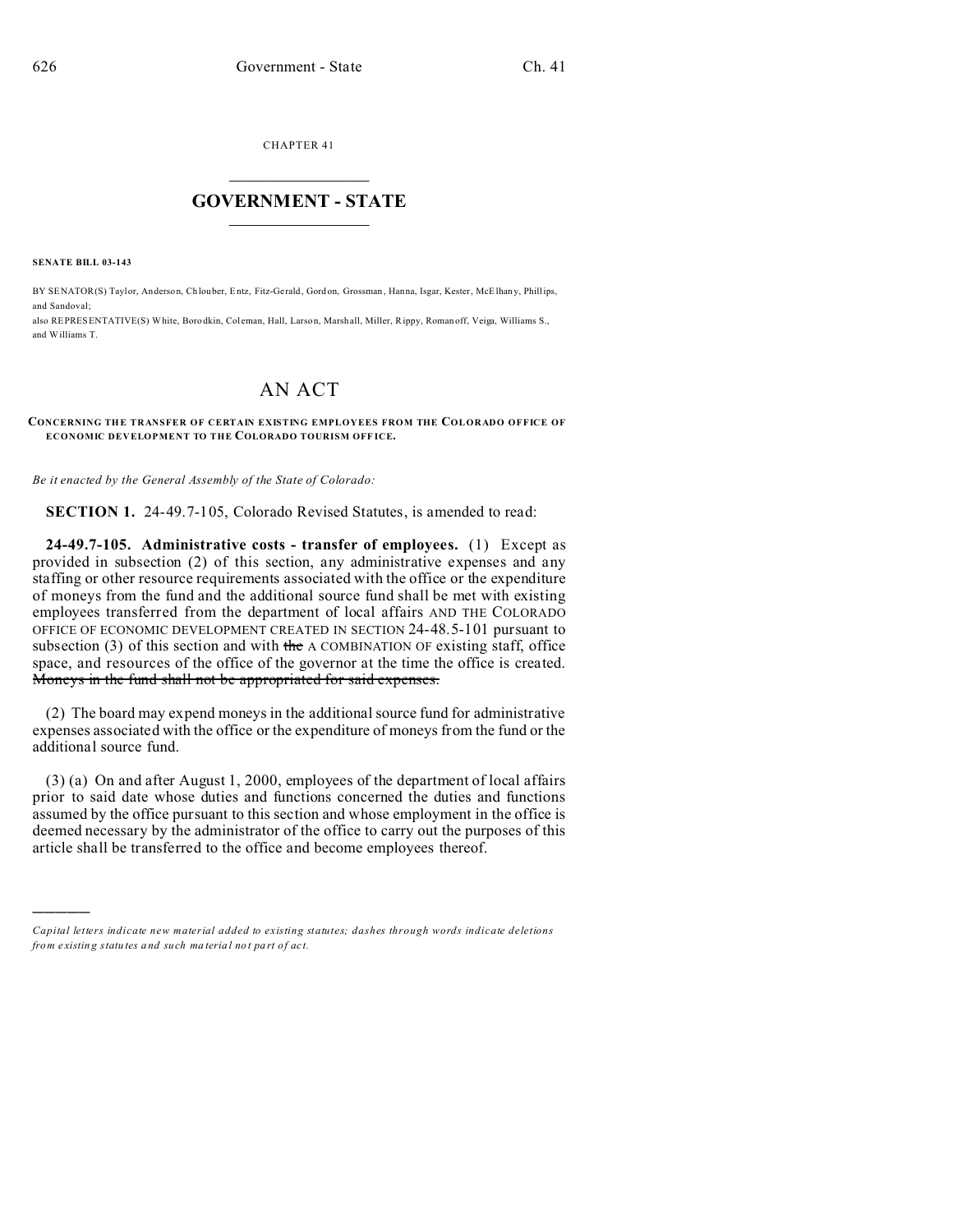#### Ch. 41 Government - State 627

(b) ON AND AFTER THE EFFECTIVE DATE OF THIS PARAGRAPH (b), THREE FULL-TIME EQUIVALENT PERSONNEL POSITIONS OF THE COLORADO OFFICE OF ECONOMIC DEVELOPMENT CREATED IN SECTION 24-48.5-101 SHALL BE TRANSFERRED TO THE COLORADO TOURISM OFFICE CREATED IN SECTION 24-49.7-103. EMPLOYEES IN THE COLORADO OFFICE OF ECONOMIC DEVELOPMENT WITH PRINCIPAL DUTIES AND FUNCTIONS CONCERNING THE DUTIES AND FUNCTIONS OF THE MOTION PICTURE AND TELEVISION ADVISORY COMMISSION AND WHOSE EMPLOYMENT IN THE COLORADO TOURISM OFFICE IS DEEMED NECESSARY BY THE ADMINISTRATOR OF THE COLORADO TOURISM OFFICE TO CARRY OUT THE PURPOSES OF THIS ARTICLE SHALL BE TRANSFERRED TO THE COLORADO TOURISM OFFICE TO FILL SUCH POSITIONS AND BECOME EMPLOYEES THEREOF. THE EMPLOYEES SHALL BE EMPLOYEES APPOINTED BY THE GOVERNOR AND NOT CLASSIFIED EMPLOYEES IN THE STATE PERSONNEL SYSTEM.

(4) Any employees transferred to the office pursuant to PARAGRAPH (a) OF subsection (3) of this section who are classified employees in the state personnel system shall retain all rights to the personnel system and retirement benefits pursuant to the laws of this state, and their services shall be deemed to have been continuous. All transfers and any abolishment of positions in the state personnel system shall be made and processed in accordance with state personnel system laws and regulations.

**SECTION 2.** Part IV (4) of section 2 of chapter 399, Session Laws of Colorado 2002, as amended by Senate Bill 03-202 enacted at the First Regular Session of the Sixty-fourth General Assembly, is amended to read:

Section 2. **Appropriation.**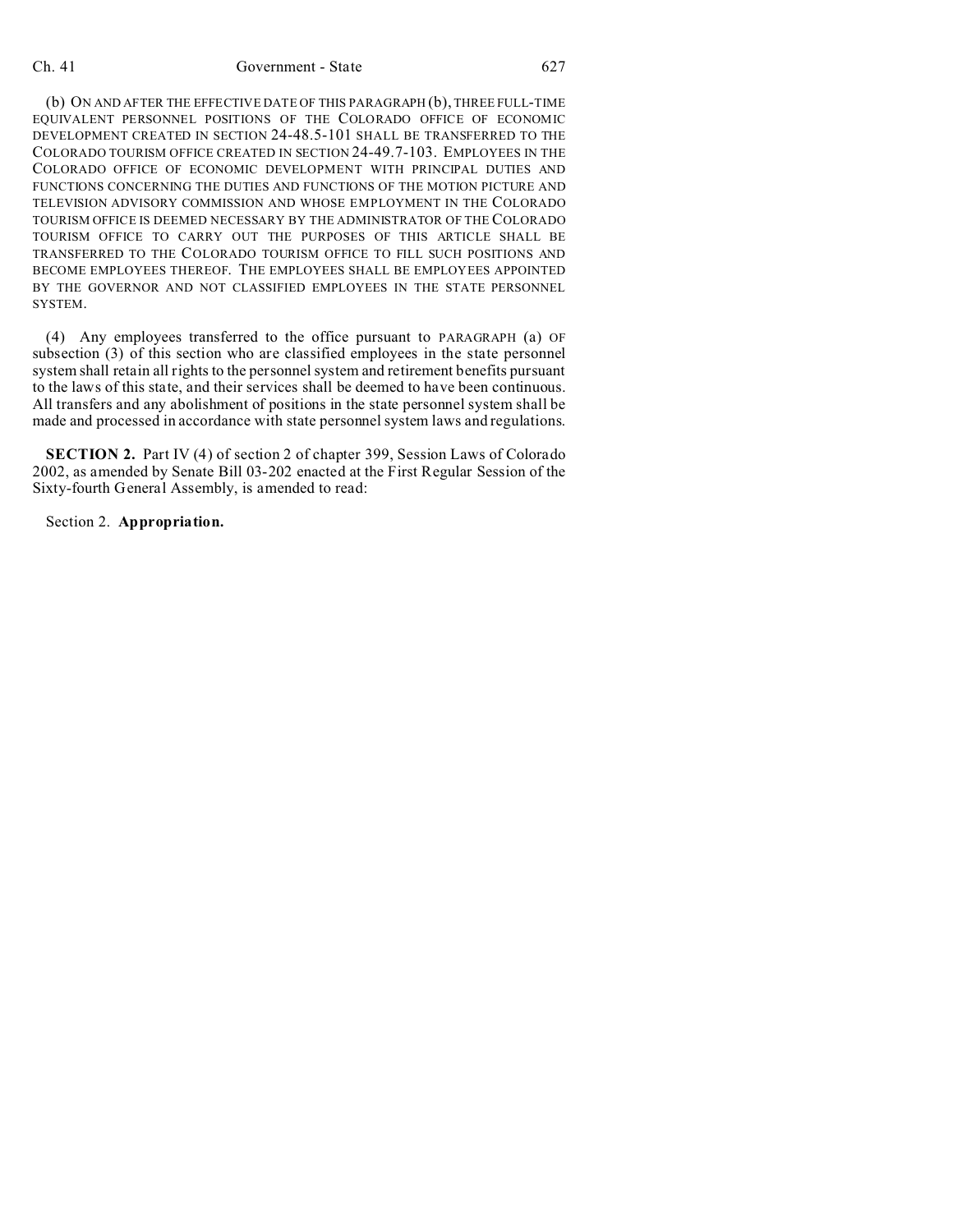| Ch. 41 | Government - State | 628 |  |
|--------|--------------------|-----|--|
|        |                    |     |  |

|          |       | APPROPRIATION FROM |                              |              |                               |              |  |
|----------|-------|--------------------|------------------------------|--------------|-------------------------------|--------------|--|
| ITEM &   | TOTAL | GENERAL            | GENERAL                      | CASH         | CASH                          | FEDERAL      |  |
| SUBTOTAL |       | <b>FUND</b>        | <b>FUND</b><br><b>EXEMPT</b> | <b>FUNDS</b> | <b>FUNDS</b><br><b>EXEMPT</b> | <b>FUNDS</b> |  |
|          |       |                    |                              |              |                               |              |  |

**PART IV**

**GOVERNOR - LIEUTENANT GOVERNOR - STATE PLANNING AND BUDGETING**

### **(4) EC ON OM IC DEVELO PM EN T PR OGR AM S25, 30b**

| Administration              | 374,519 | 359,730     |                 | $14,789(T)^{a}$       |
|-----------------------------|---------|-------------|-----------------|-----------------------|
|                             |         | $(6.0$ FTE) |                 |                       |
| Vehicle Lease Payments      | 7,384   | 7,384       |                 |                       |
| Leased Space                | 231,540 | 231,540     |                 |                       |
| <b>Business Development</b> | 786,183 | 771,183     | $15,000^b$      |                       |
|                             |         | $(9.5$ FTE) |                 |                       |
| Grand Junction Satellite    |         |             |                 |                       |
| Office                      | 60,497  | 60,497      |                 |                       |
|                             |         | $(1.0$ FTE) |                 |                       |
| Minority Business Office    | 156,599 | 151,649     | $4,950^{\circ}$ |                       |
|                             |         | $(3.0$ FTE) |                 |                       |
| Small Business              |         |             |                 |                       |
| Assistance                  | 309,484 | 250,002     | $24,470^b$      | 35,012                |
|                             |         | $(4.0$ FTE) |                 |                       |
| Leading Edge Program        |         |             |                 |                       |
| Grants                      | 126,407 | 50,976      |                 | $75,431$ <sup>d</sup> |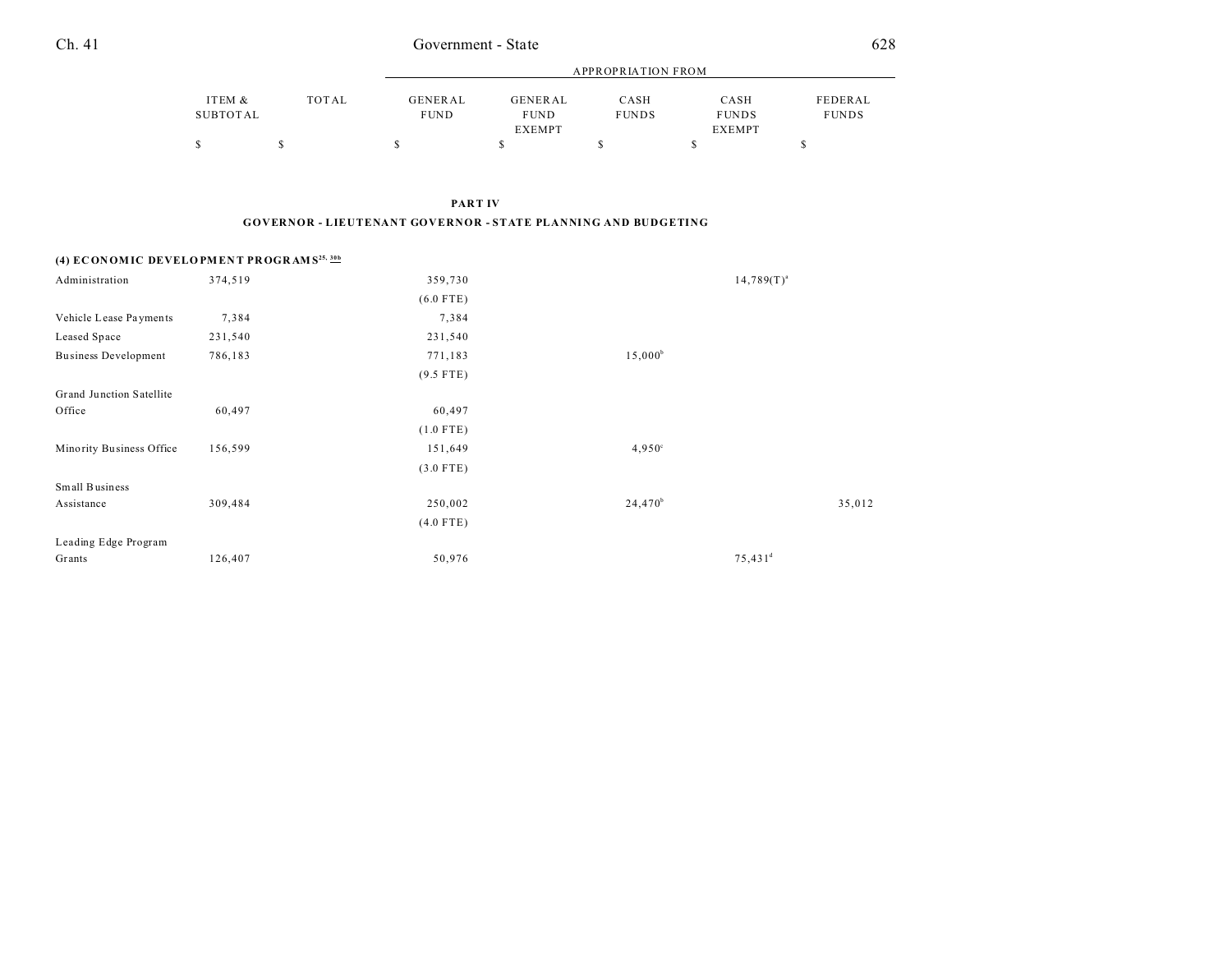| Small Business               |            |               |                                                                                                                                                                      |             |
|------------------------------|------------|---------------|----------------------------------------------------------------------------------------------------------------------------------------------------------------------|-------------|
| Development Centers          | 1,103,040  | 59,888        |                                                                                                                                                                      | 1,043,152   |
|                              |            | $(1.0$ FTE)   |                                                                                                                                                                      | $(2.0$ FTE) |
| <b>International Trade</b>   |            |               |                                                                                                                                                                      |             |
| Office <sup>31</sup>         | 844,760    | 794,760       | $50,000^{\circ}$                                                                                                                                                     |             |
|                              |            | $(7.7$ FTE)   |                                                                                                                                                                      |             |
| Agriculture Marketing        | 2,601,731  | $2,601,731$ ° |                                                                                                                                                                      |             |
| Motion Picture and           |            |               |                                                                                                                                                                      |             |
| <b>Television Commission</b> |            |               |                                                                                                                                                                      |             |
| Program Costs                | 197,467    | 197,467       |                                                                                                                                                                      |             |
|                              |            | $(4.5$ FTE)   |                                                                                                                                                                      |             |
|                              |            | $(1.5$ FTE)   |                                                                                                                                                                      |             |
| Colorado Promotion -         |            |               |                                                                                                                                                                      |             |
| Colorado Welcome             |            |               |                                                                                                                                                                      |             |
| Centers                      | 479,223    | 383,810       | 95,413 <sup>f</sup>                                                                                                                                                  |             |
|                              |            | $(3.3$ FTE)   |                                                                                                                                                                      |             |
| Colorado Promotion -         |            |               |                                                                                                                                                                      |             |
| Other Program Costs          | 5,310,129  | 5,260,129     | $50,000$ <sup>g</sup>                                                                                                                                                |             |
|                              |            | $(3.0$ FTE)   |                                                                                                                                                                      |             |
| Production and               |            |               |                                                                                                                                                                      |             |
| <b>Distribution of State</b> |            |               |                                                                                                                                                                      |             |
| Highway Maps                 | 90,000     | \$90,000      |                                                                                                                                                                      |             |
|                              |            |               | (Governor lined through this provision. See L. 2002, p. 3041. The affected subtotals, totals, and grand totals have been adjusted to reflect the Governor's action.) |             |
| Colorado Travel and          |            |               |                                                                                                                                                                      |             |
| Tourism Additional           |            |               |                                                                                                                                                                      |             |
| Source Fund <sup>31a</sup>   | 10,000,000 | 10,000,000    |                                                                                                                                                                      |             |
|                              |            |               |                                                                                                                                                                      |             |
|                              |            |               |                                                                                                                                                                      |             |

Ch. 41 Government - State 629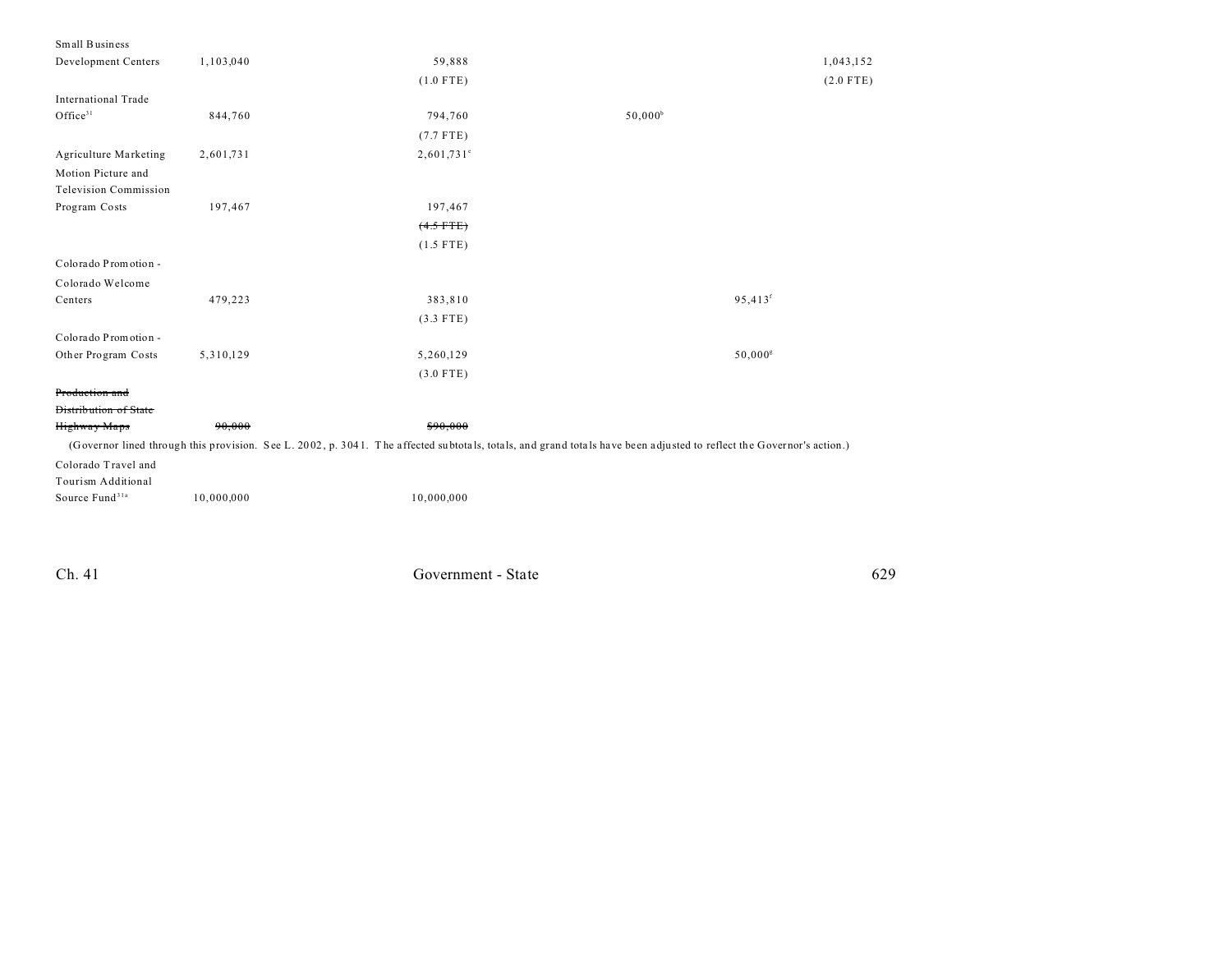## Ch. 41 Government - State 630

|                          | ITEM &<br>SUBTOTAL | TOTAL     | <b>APPROPRIATION FROM</b> |                                                |                      |                                       |                         |  |
|--------------------------|--------------------|-----------|---------------------------|------------------------------------------------|----------------------|---------------------------------------|-------------------------|--|
|                          |                    |           | GENERAL<br><b>FUND</b>    | <b>GENERAL</b><br><b>FUND</b><br><b>EXEMPT</b> | CASH<br><b>FUNDS</b> | CASH<br><b>FUNDS</b><br><b>EXEMPT</b> | FEDERAL<br><b>FUNDS</b> |  |
|                          | S.                 | \$        | $\mathbb{S}$              | S                                              | \$                   | \$                                    | \$                      |  |
|                          |                    |           |                           |                                                |                      |                                       |                         |  |
| Economic Development     |                    |           |                           |                                                |                      |                                       |                         |  |
| Commission - General     |                    |           |                           |                                                |                      |                                       |                         |  |
| Economic Incentives and  |                    |           |                           |                                                |                      |                                       |                         |  |
| Marketing <sup>32</sup>  | 5,170,604          |           | 5,170,604                 |                                                |                      |                                       |                         |  |
|                          |                    |           | $(2.0$ FTE)               |                                                |                      |                                       |                         |  |
| Colorado First           |                    |           |                           |                                                |                      |                                       |                         |  |
| Customized Job Training  | 2,725,022          |           | 2,725,022                 |                                                |                      |                                       |                         |  |
| <b>Existing Industry</b> |                    |           |                           |                                                |                      |                                       |                         |  |
| Training                 | 1,069,409          |           | 1,069,409                 |                                                |                      |                                       |                         |  |
| CAPCO Administration     | 74,498             |           |                           |                                                |                      | $74,498$ <sup>h</sup>                 |                         |  |
|                          |                    |           |                           |                                                |                      | $(1.0$ FTE)                           |                         |  |
|                          |                    | 21,00,100 |                           |                                                |                      |                                       |                         |  |

31,628,496

a This amount shall be from indirect cost recoveries.

<sup>b</sup> These amounts shall be from various fees collected.

<sup>c</sup>This amount shall be from the Minority Business Fund pursuant to Section 24-49.5-104, C.R.S.

d This amount shall be from grants and donations.

This amount shall be transferred to the Department of Agriculture and is shown here for informational purposes only.

f This amount shall be from reserves in the Colorado Tourism Promotion Fund pursuant to Section 24-49.7-106, C.R.S.

g This amount shall be from grants, donations and reserves in the Colorado Tourism Promotion Fund pursuant to Section 24-49.7-106, C.R.S.

<sup>h</sup> This amount shall be from the Division of Insurance Cash Fund pursuant to Section 24-48.5-406 (3), C.R.S.